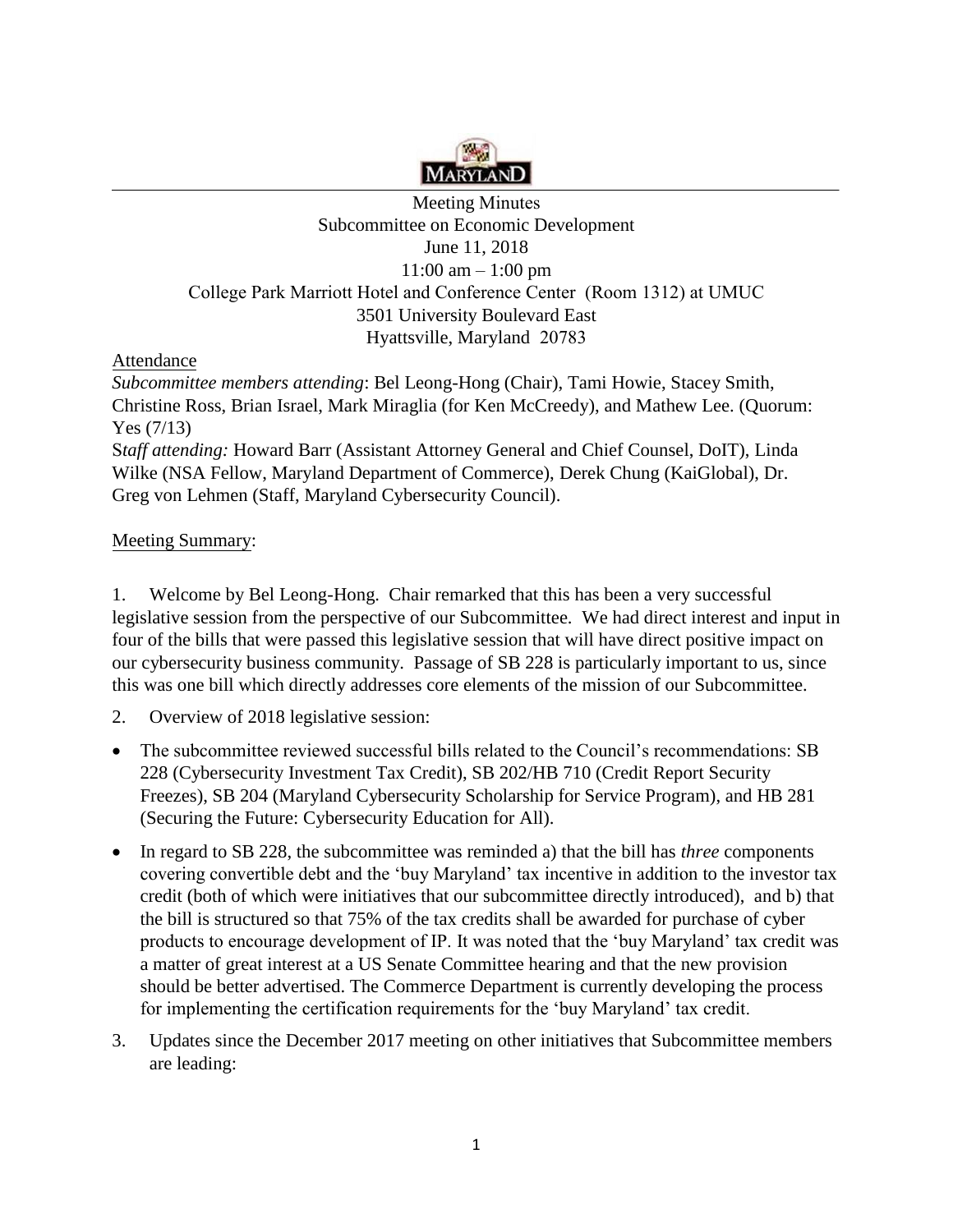- Security clearances. The subcommittee believes that internships and apprenticeships could be a ramp for students to start the clearance process before hiring into a full-time position. This is a difficult issue at the federal level but efforts to engage policymakers continue.
- Tax credit to encourage apprenticeships and internships in cybersecurity. As a step in the direction of supporting these experiences, the General Assembly passed HB 527 in the 2018 session. The bill authorizes state funding support for internships in "technology-based" businesses and for internships in state and local government that are "technology based". In the last session, SB 517 (Career Apprenticeship Investment Act) would have provided state funding support for apprenticeships in workforce shortage areas, including cybersecurity, but did not pass.

 legislative session. At the meeting, the subcommittee discussed four proposals, found below. 4. Discussion of proposals and new projects with a view to have these proposals for the 2019 The Chair asked Subcommittee members if they have other ideas for potential legislation, they should submit these draft proposals between now and mid-July. These draft proposals (should include a problem statement, and proposed solution – that a legislation could solve) should be forwarded to Greg von Lehmen, who will collect them, and will circulate amongst all the Subcommittee members.

It was agreed that the subcommittee should aim to have detailed proposals by mid-July that can be converted into draft legislation for Council consideration at its fall 2018 plenary meeting.

- businesses, and residents. The subcommittee believes that this would add to the • Information sharing. The subcommittee strongly endorses an information sharing organization for the state that would include local governments, small- and medium-size attractiveness of Maryland as a place to do business. But it is aware of a recommendation of the Critical Infrastructure Subcommittee on information sharing and will coordinate with that subcommittee.
- larger companies (or Government agencies) were incentivized via a tax credit or some other • Incentives to Partner with Startups to Pilot new products and services. The subcommittee believes that it would accelerate new product commercialization and reduce time to market if means to partner with start-ups to pilot their products in development (MVPs) or new services.
- Start-up support. Ala the federal model, this proposal would allow a tax credit against state payroll taxes for start-ups.
- Attracting cleared cybersecurity talent from other states. The subcommittee will propose tax or other incentives for individuals with security clearances to seek employment in, and relocate to, Maryland.
- Safe harbor. The subcommittee supports incentivizing firms to increase their investments in cybersecurity by offering safe harbor from suits in breach cases where business can show that they have made reasonable efforts to implement the NIST cybersecurity framework in their practices. The State of Ohio passed such legislation in its last session (Ohio 2017 SB 220).